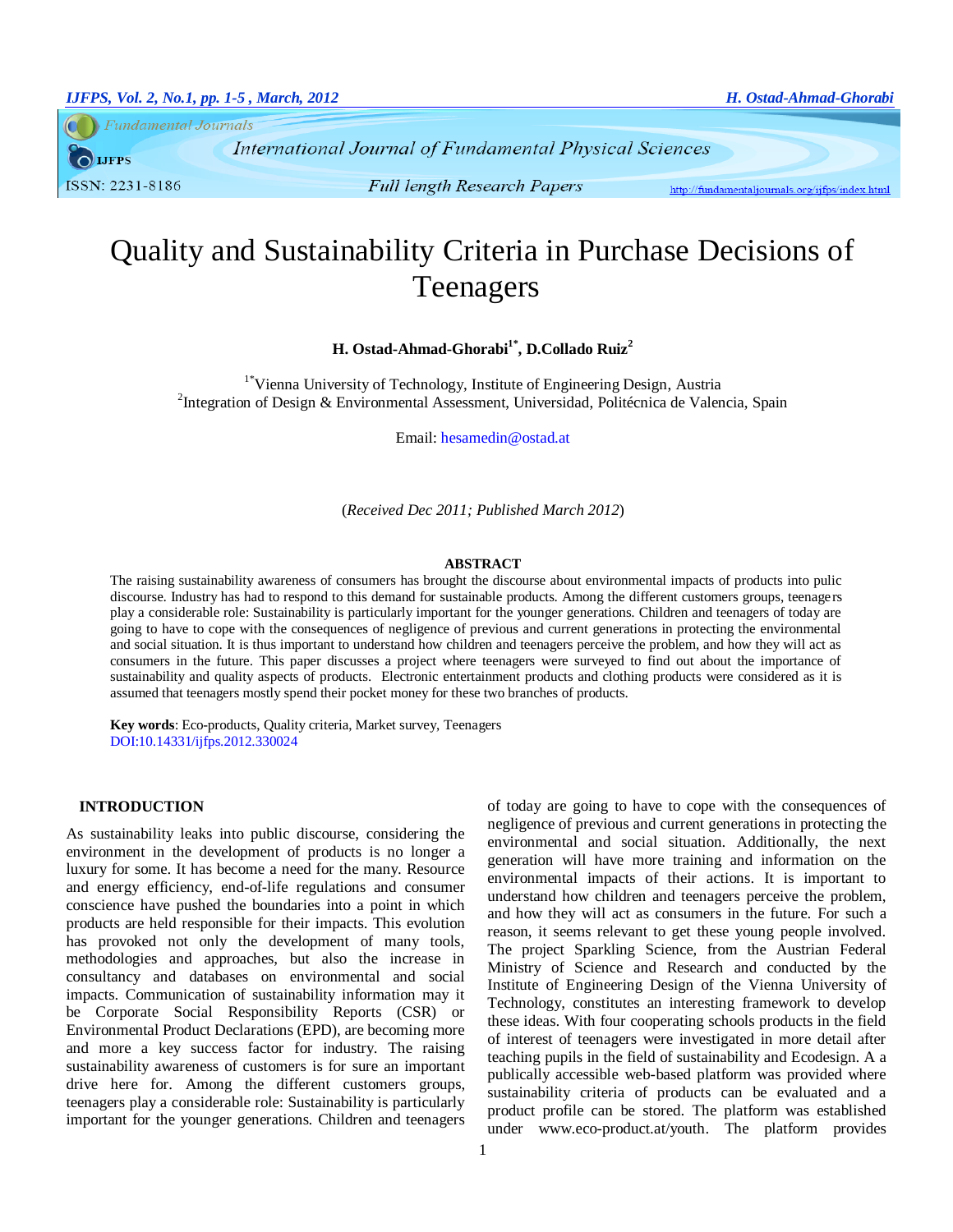# *IJFPS, Vol. 2, No.1, pp. 1-5 , March, 2012 H. Ostad-Ahmad-Ghorabi*

information and references concerning sustainability evaluation of products along with a communication forum to facilitate the exchange of product information. However, the main purpose of the platform is the possibility to introduce new products and evaluate them by giving answer to a set of pre-defined questions. These questions cover all life cycle phases of a product as well as the three pillars of sustainability: ecology, economics and social. The schools evaluated different electronic entertainment products and clothing products. It is assumed that teenagers mostly spend their pocket money for these two branches of products. Other desires as for housing, transport or vacation are usually provided by the parents. The questions provided on the platform are unbalanced towards environment: some 28 questions are provided for the environmental evaluation, whereas for economics 12 questions are given. For the social part there are only 9 questions available. Workshops conducted with the pupils showed that there was a demand for more questions in the other fields. Including more product quality-related criteria into the questions should give a more holistic approach.



<span id="page-1-0"></span>**Figure 1** The three pillars of sustainability (a), and assumption of current coverage of eco-product platform (b)

Economic sustainability depends on having a product that meets the market needs. The field of quality management has long studied new product development with this frame of mind (ISO, 2005). A high-quality product could be understood as one that meets the demands of the market. If this is kept dynamically, economic sustainability can be attained.

This concept is actually present in many of the interpretations of quality, like durability or reliability. In particular, environmental sustainability and economic sustainability find a like in some of the criteria that define them: the environmental criteria (EC) and the quality criteria (QC). The overlap shown in [Figure](#page-1-0) 1 forecasts the coupling of EC and QC. Sparkling science approved a project to gain insight into the way quality and sustainability concerns are understood by teenagers. A group of pupils was asked to reflect on the links between different sustainability criteria (SC) and QC, and to conduct an additional survey among other teenagers that were also willing to contribute. All the process was carried out with a through supervision from university staff.

#### **STATE OF THE ART**

Sustainability can be understood to be conceptually liked to quality, and most particularly economic sustainability. A sustainable product must ensure economic sustainability for the company, since it has to provide a competitive benefit.

Additionally, in order to excel in quality parameters, it is important to ensure sustainability criteria such as durability, sturdiness or reparability. Therefore, the two areas overlap strongly. Quality is a constant concern in the development process, and meeting the customer's requirements is the most relevant driving force in any design. Systematic integration of quality criteria has spawned many different methods and approaches. At company level, ISO 9000 has found many followers, including the management of product quality. One of the most widespread approaches is also Quality Function Deployment. Since its appearance in the sixties, it has evolved in a wide span of possibilities for expansion. Sustainability has also been a source of interest in the last decades. More and more Ecodesign methods, methodologies, and approaches have been seen to come and go. However, integration of this new factor is to be considered in integration with the rest of the criteria, if it is expected to be applied correctly.

Due to the popularity of systematic quality-oriented design techniques, it was foreseeable that researchers would try to combine this with sustainability criteria. Different methods such as those presented by [\(Cagno & Trucco, 2007\)](#page-4-0), [\(Kobayashi, 2005\)](#page-4-1), [\(Masui et al., 2003\)](#page-4-2) or [\(Bovea & Wang,](#page-4-3)  [2002\)](#page-4-3) have tried to integrate environmental criteria and/or parameters into the QFD methodology or matrices, with different approaches. One of the first attempts (Bovea & Wang, [2002\)](#page-4-3) proposed the generation of an environment-specific matrix in which LCA results were integrated, called green house in the Green-QFD methodology. This was then integrated with the more traditional matrices of demands and costs. Whilst effective for decision-making, integration only takes place at the latest stages. [Masui et al. \(2003\)](#page-4-2) propose an approach by which additional Voice-of-the-Customer (VOC) demands are included to consider the whole value chain, as well as new engineering metrics. This is called QFD for environment or QFDE. This increases integration and assesses improvements in the most common levels in QFD, i.e. component, engineering metric and VOC levels. [Cagno and](#page-4-0)  [Trucco \(2007\)](#page-4-0) follow these lines by proposing a structured Integrated Green and QFD, IGQFD. This approach is very similar to the previous, although the differences between the environmental objectives and quality functions are pointed out, as well as their relationship. Instead of assessing potential improvement ideas, they focus on a list of concepts. [Kobayashi](#page-4-1)  [\(2005\)](#page-4-1) take a different approach by developing QFDcompatible environmental assessments. These assessments are independent, although customer requirements are also intended to include environmental concerns, i.e. environmental requirements desired by green consumers. His methodology is however more extends, and encompasses the product development process at several stages. Integration of sustainability criteria in all these methods is present to some extent. Nevertheless, in most cases environmental concerns are interpreted as the voice of the environmentally conscious customer [\(Kobayashi, 2005;](#page-4-1) [Masui et al., 2003\)](#page-4-2). Sustainability is assessed as a factor that is independent to quality, i.e., following different demands [\(Cagno & Trucco, 2007;](#page-4-0) [Masui et](#page-4-2)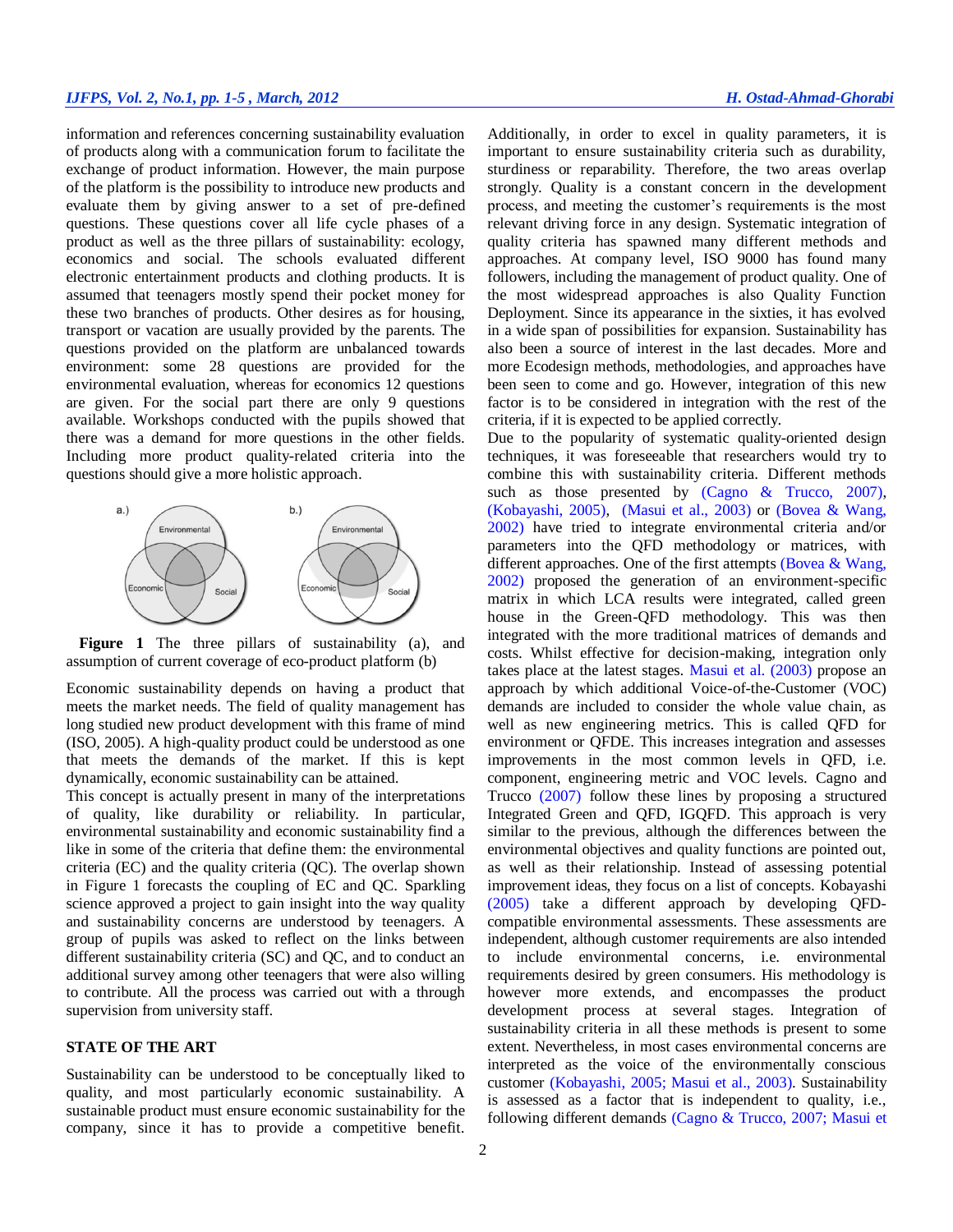al., 2003) and being analyzed in a different way [\(Kobayashi,](#page-4-4)  [2005\)](#page-4-4),[\(Bovea & Wang, 2002\)](#page-4-3). If there is some sort of coupling, it might provoke counter-balanced effects that end up giving priority to strategies that increase both quality and sustainability. In this paper, the relationship between quality and sustainability will be assessed, from the point of view of teenagers. This will potentially allow a deeper comparison, and additional integration, of both factors.

#### **METHODOLOGY**

To conduct the research, two product examples, a T-shirt and an iPod, were considered. The reason for having an entertainment electronic product and a clothing product is that they constitute representative product branches for which teenagers are mostly spending their money for. Other products such as school equipment, household electronics or else are usually provided by the parents; same appeals to expenses on travel and vacation, transport or housing. The research was structured in the following steps:

1-Definition of the relevant parameters for teenagers, i.e., SC and QC.

2-Survey of the importance of those parameters for teenagers. Survey of the relationships between SC and QC.

3-Analysis of the parameters individually.

4-Comparative analysis of the relationships.

There are numerous literatures available on SC interpreted from different points of view. For specific products, lists of particular criteria and recommendations are common, but general guidelines tend to be more likely oriented towards business or company assessment. Lists of criteria such as those published by the United Nations [\(Economic & Affairs, 2001\)](#page-4-4), [\(DiSano,](#page-4-5)  [2002\)](#page-4-5) can serve as a guideline. However, they tend to include very specific and difficult to assess criteria. For that reason, the UN list was passed by the participating pupils and reduced to a set of 20 parameters that are understandable by people in that age range:

Abandonment of hazardous substances, Disposal of product, Energy consumption, Environmental legislations, Functionality, Information for use, Lifestyle, Lifetime of product, Materials, Packaging, Price, Protection of land, Protection of non renewable resources, Protection of the atmosphere, Protection of water resources, Reparability, Service, Maintenance, Social fairness, Transport, Waste and emissions. When it comes to QC, the situation is rather more complex. ISO 9000 [\(ISO,](#page-4-6)  [2005\)](#page-4-6) proposes to define criteria specifically for the product at hand, and only provides general guidelines. When a general approach is taken, it is not common to have lists that claim to be exhaustive or applicable to products in general. Furthermore, there is no widely accepted list of criteria. However, there are some basic concepts that can be taken as representative of product quality, and that were considered for the purpose of assessing QC [\(Garvin, 1984\)](#page-4-7):

Aesthetics, Conformance, Durability, Features, Perceived Quality, Performance, Reliability, Serviceability.

These were given and explained to the teenagers to ensure that the correct meaning was considered, and they translated them to German language to ensure that it would fit the vocabulary of the participants. In order to assess the role and importance of QC and SC a survey was carried out. Sixteen selected pupils aged between 18 and 20 years from the same school were asked to participate. The pupils knew the products by themselves as they either owned the same products or had a considerable knowledge and/or experience with them. The survey itself was divided into three parts: the first part was asking for the importance of SC, the second one the importance of QC. Both had to be rated with the values 1 for not important, 3 for important or 9 for very important. The third part of the survey comprised a matrix, linking QC and SC to be rated by the same scale, using the value of 0 for a non existing relation.



<span id="page-2-0"></span>**Figure 2** Structure of the matrix used to store and process the information

The first two parts of the survey already gave a first insight on the ranking of the criteria, based on the importance to teenagers. The mean of the values assigned to each criterion was calculated and used for the ranking. The same was done with the standard deviation to ensure that variability did not affect the conclusions. This was done for both, SC and QC by using tables with the structure shown in [Figure](#page-2-0) 2. The two first surveys were used to assess the values in area 1, directly calculated from the sample. An interesting aspect to be researched here was whether the importance of QC calculated out of their relationship with SC (or vice versa) is linked to that directly assessed. The third part of the survey enabled to give answer to this question. The results of this part of the survey were recorded in area 2 of the matrix shown in [Figure](#page-2-0) 2. The relative percentage of the scores of each SC to the total score was taken as a weighting factor when the interlink matrix was established. Matrix A as defined with index *i* for the *m* SC, index *j* for the *n* QC. The average value and standard deviation were cross-multiplied through the matrix of relationships (A). The calculated importance *I'* of each criterion follows equation (1).

$$
I'_{\mathit{SCI}} = \sum_{j \to n} A_{ij} \cdot I_j
$$

$$
I'_{\mathit{QCj}} = \sum_{i \to m} A_{ij} \cdot I_i
$$
 (1)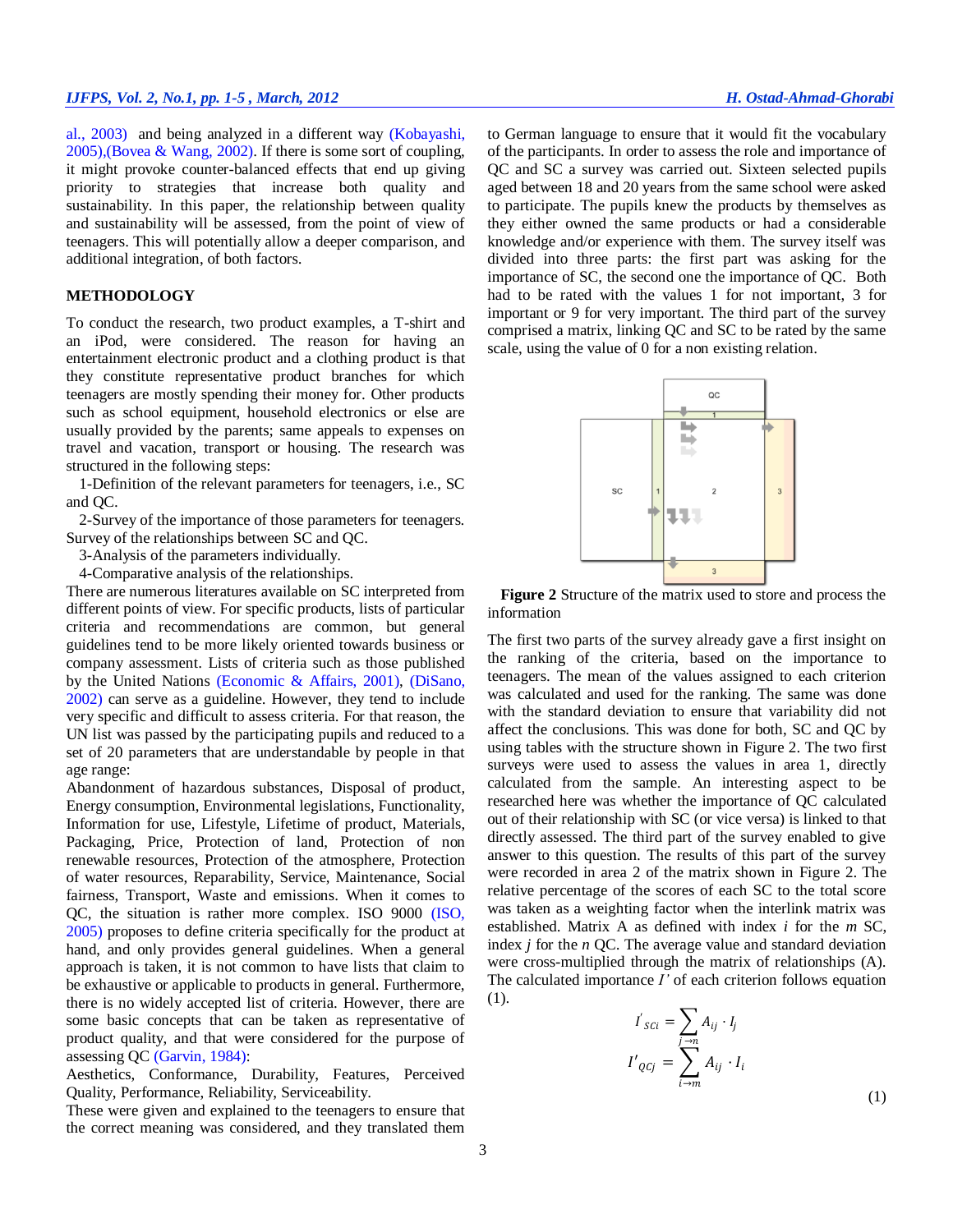with *I* as the importance gathered from the surveys. These values were then divided by the total sum, to reflect their percentage. The results are included in area 3 of [Figure](#page-2-0) 2.

#### **RESULTS**

The results of the surveys were compiled in the table shown in [Figure](#page-2-0) 2. Four tables were generated in total, for mean and standard deviation, and for iPod and T-shirts. Table 1, shows one of these matrices, with the average assessments for Tshirts.

**Table 1** one of the resulting tables: mean of the assessment for T-shirts



For the subjective assessments, the mean was considered an acceptable way to combine the opinions of all 16 participants. Nevertheless, for relationship assessments, this was thought to be insufficient. Some of the assessments revealed different understanding of concepts, as the results would be polarized. The most common understanding was then taken, i.e., the mode. Only in some cases, the two most popular scores – in case of a tie – were averaged. In general terms, there were a small number of criteria that showed a considerable variation in their importance. [Figure](#page-3-0) 3 shows the different importance of QC, directly assessed by the participants and calculated through the relationships and the SC. It can be seen that for both products, SC are more strongly linked to perceived quality. The number of features, however, is very remotely associated with SC criteria and their importance.



<span id="page-3-0"></span>**Figure 3** Direct and calculated importance for QC, both for T-Shirt and iPod

A similar assessment can be performed for SC, comparing their assessed importance and that calculated out of QC. This is shown in [Figure](#page-3-1) 4. In these cases, the differences are higher, among other due to the high variety in the criteria. SC such as functionality, lifestyle, information for use and packaging are prominently linked to QC. Others such as service, materials and reparability follow closely, but depend more on the product. Criteria such as protection of land or atmosphere, social fairness or non renewable resources, lifetime of the product, waste and emissions or transport show very strong differences, in this case with very weak links to quality criteria. This seems to point out that some of these characteristics might be perceived as conflicting with other quality criteria, or at least not aligned with them.



<span id="page-3-1"></span>**Figure 4** Direct and calculated importance for SC, both for T-Shirt and for iPod

Another interesting result is up to which point the assessments are aligned for such different products as iPods and T-shirts. Although some criteria differ, most of the assessments are similar, and in most cases, when  $I > I'$  (or  $I' < I$ ) for iPods, it also holds true for T-shirts.

# **CONCLUSIONS AND OUTLOOK**

The results in the previous section point out some of the links between SC and QC. Out of the study of QC presented in [Figure](#page-3-0) 3, the differences provide the greatest insight, since most of the parameters keep a similar level of importance. This justifies that, from the quality point of view, SC seem to cover most of the judgments of quality. If a product is assessed as sustainable, it can be presumed to be considered as of high quality as well. The only differences refer to perceived quality and number of features, with higher and lower calculated importance respectively. The reason for this could be that many of the SC is associated with company image and perception of a better product, more than with specific traits of the product itself. Perceived quality can be interpreted as the product's image, and is more closely related to these perceptive subjective parameters more than with performance indicators or technical specifications of the product itself. This is substantiated by the fact that the number of features receives much lower attention when considering I'. Having many features can be considered a sign of quality (even though arguably), but it is not perceived to reflect strongly on the SC.

Additionally, it can be seen that this effect on the feature's importance is stronger for the iPod than for the T-shirt. Whilst this could be expectable – due to how abstract the concept of